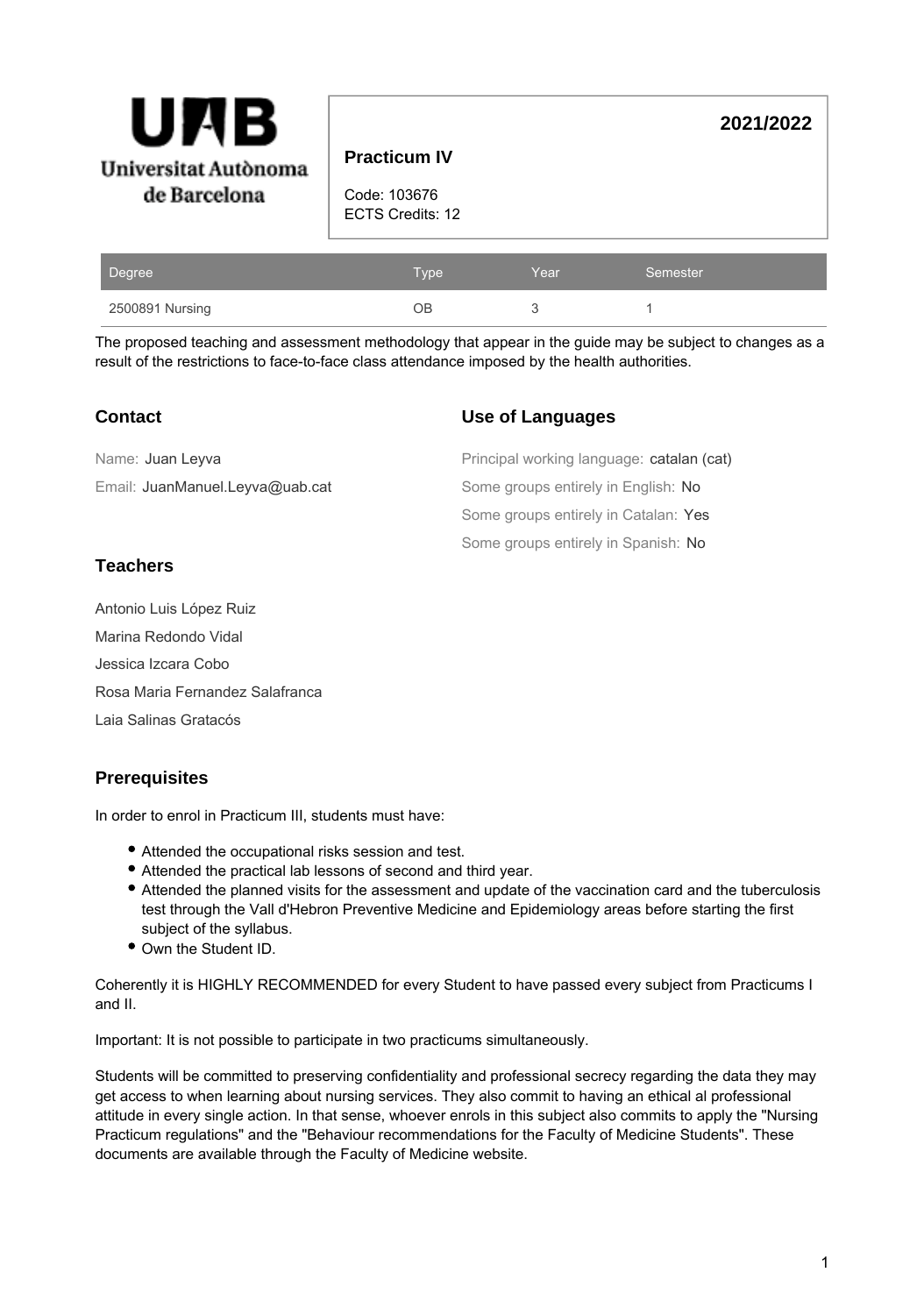• The addresses of the hospitals and Medical centres where the students go through their clinical practicum will send us their instructions in order to arrange the signature of a confidentiality agreement and, if necessary, and ID.

• Students will follow the regulations available at the Online Campus.

• Not following the regulations will mean the termination of the practicum and therefore its failing.

It is mandatory to own a Certificate of Sexual Crimes before initiating the practicum. You will find information on how to obtain it on the following link:

https://web.gencat.cat/ca/tramits/que-cal-fer-si/vull-obtenir-el-certificat-de-delictes-de-naturalesa-sexual. Some practicum centres will not authorize the start of the practicum if the certificate is not submitted on time. Carrying out this task is the student's responsibility.

# **Objectives and Contextualisation**

This course aims the student to focus on how the socio-economic and political environment influences the model of the Catalan health system and to analyze the characteristics of the health system whether it is a public company or not.

The Practicum IV allows the student to apply the theoretical knowledge, learn attitudes and skills necessary in an advaned level, to offer nursing care oriented to the health of the community. The activities allow the analysis of the different programs and services offered by the health center in relation to the profile of the reference population and the environmental characteristics.

This practicum places its emphasis on the assessment, diagnosis, intervention, and evaluation of basic needs. Therefore, the student at the end of the period should be able to:

- Describe the basic health problems and needs of the population and relate them to the center's portfolio of health care services.
- Describe the functions of the health center nurse.
- Apply the nursing care model of the people-oriented healthcare center to promote the promotion of health and the prevention of health problems.
- Apply the nursing care model of the healthcare center aimed at people with chronic health problems of low complexity, in order to offer support for self-management and coexistence with the disease, promoting self-responsibility and autonomy.
- Apply the methodology of the nursing care process and the scientific methodology.
- Conduct nursing techniques and procedures.
- Select and apply strategies for collecting information to people who need to improve their lifestyle or restore their health.
- Interpret the data to assess the needs of the people served. Assess the educational needs of the people served.
- Prioritize nursing diagnoses.
- Encourage the participation of the people served by agreeing on the objectives and results to be achieved. Carry out the nursing care to people applying the clinical practice guidelines and protocols of the healthcare center.
- Evaluate the nursing care provided
- Self-assess the learning process itself honestly and realistically
- Determine proposals for improving the quality of care.

### **Competences**

- "Demonstrate an understanding of people without prejudice: consider physical, psychological and social aspects, as independent individuals; ensure that their opinions, values and beliefs are respected and guarantee their right to privacy, through trust and professional secrecy."
- Base nursing interventions on scientific evidence and the available media.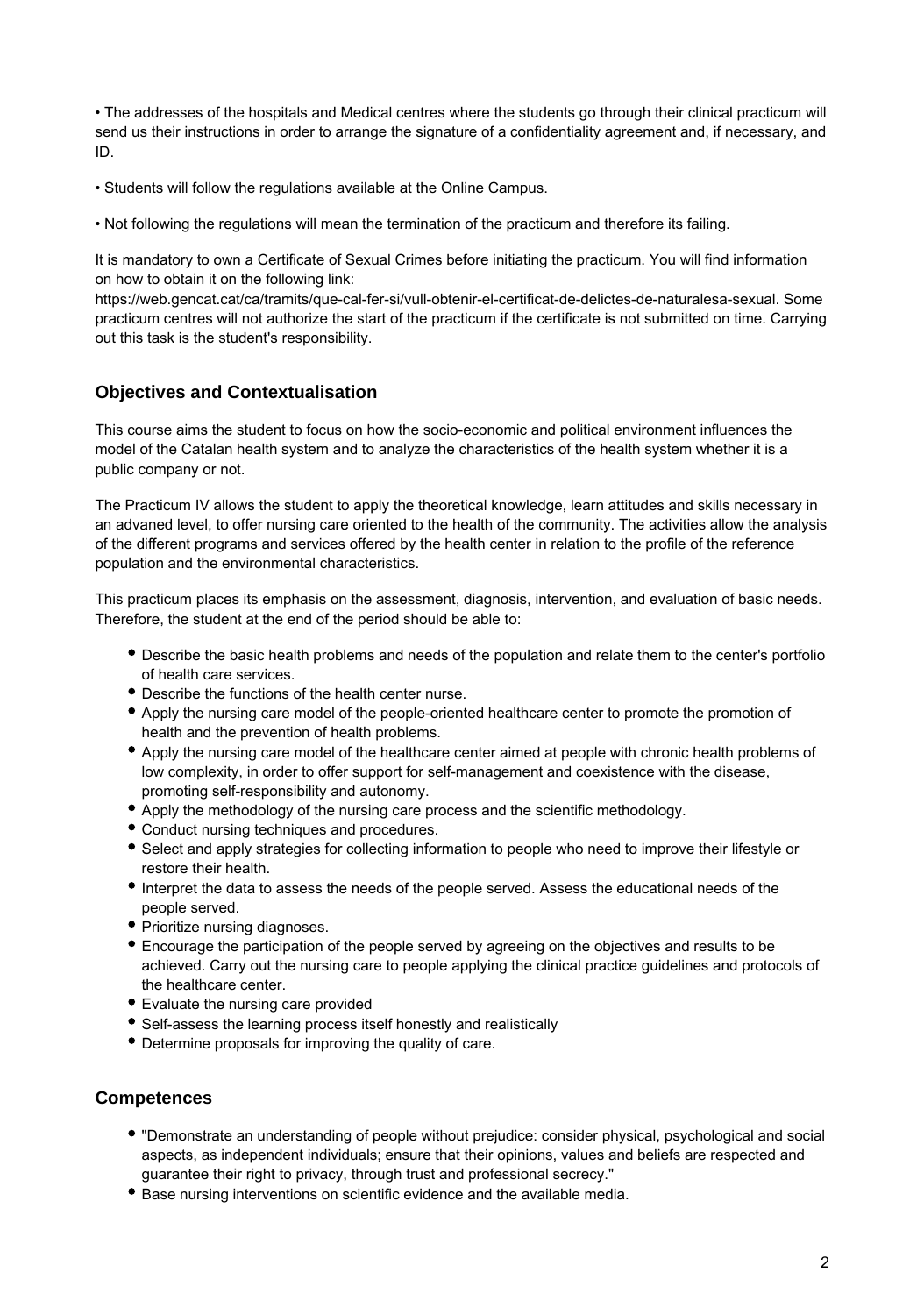- Carry out basic curative actions based on holistic health care, involving multiprofessional cooperation, the integration of processes and continuity of health care.
- Design systems for curing aimed at people, families or groups and evaluate their impact, making any necessary changes.
- Develop critical thinking and reasoning and communicate ideas effectively, both in the mother tongue and in other languages.
- Establish efficient communication with patients, family members, social groups and friends, and promote education for health.
- Express in a fluent, coherent and appropriate manner the established rules, both orally and in writing.
- Form part of and work with groups and teams.
- Identify, analyse and choose the most suitable option to respond efficiently and effectively to problems in the professional context.
- Identify, analyse and solve ethical problems in complex situations.
- Offer solutions to health and illness problems to patients, families and the community applying the therapeutic relation by following the scientific method of the nursing process.
- Offer technical and professional health care and that this adequate for the health needs of the person being attended, in accordance with the current state of scientific knowledge at any time and levels of quality and safety established under the applicable legal and deontological rules.
- Plan and carry out nursing care aimed at people, families and groups orientated to health results and evaluate the impact of them using clinical and care practice guides describing the processes for the diagnosis, treatment or cure of a health problem.
- Promote and respect the right to participation, information, autonomy and informed consent in decision-making by the patient, in accordance with the way they are experiencing the health-illness process.
- Promote healthy life styles, self-treatment, giving support to the maintenance of preventative and therapeutic conducts.
- Protect the health and welfare of people or groups attended guaranteeing their safety.
- Recognise and face up to changes easily.
- Respect diversity in ideas, people and situations.
- Respect the environment and promote sustainable development.
- Use scientific methodology in interventions.
- Work with a team of professionals as a basic unit to structure the professionals and the other care organisation workers in a unidisciplinary or multidisciplinary way.

# **Learning Outcomes**

- 1. Adopt clinical judgement and propose the most appropriate solutions for the health problems being dealt with.
- 2. Applied to clinical practice the acquired knowledge and skills.
- 3. Apply different educational strategies aimed at the patient and their carer.
- 4. Apply effective communication with patients, families, social groups and partners and identify interventions to promote health education.
- 5. Apply technical care using appropriate to the situation of the person served bearing in mind the established standards and best available evidence instruments.
- 6. Apply the care relationship in activities carried out in health centres.
- 7. Apply the nursing care process to a patient and to their carer in the area of primary health care.
- 8. Apply the relationship of nursing care and scientific method to solve all health/illness problems of the patients, families and/or community.
- 9. Carry out the nursing care actions set out by consensus with the teams involved.
- 10. Comprehensively assess health situations using tools such as physical examination, laboratory tests and nursing interview.
- 11. Defend nursing interventions with scientific evidence.
- 12. Demonstrate skill in performing nursing procedures and techniques.
- 13. Develop independent learning strategies.
- 14. Draw up nursing care plans taking in to account the consensus and recommendation of the care team.
- 15. Draw up nursing plans to be able to act adequately and evaluate the impact of the actions.
- 16. Educate, facilitate and give health and welfare support to the members of the community affected by health issued, risk, suffering, illness, disability or death.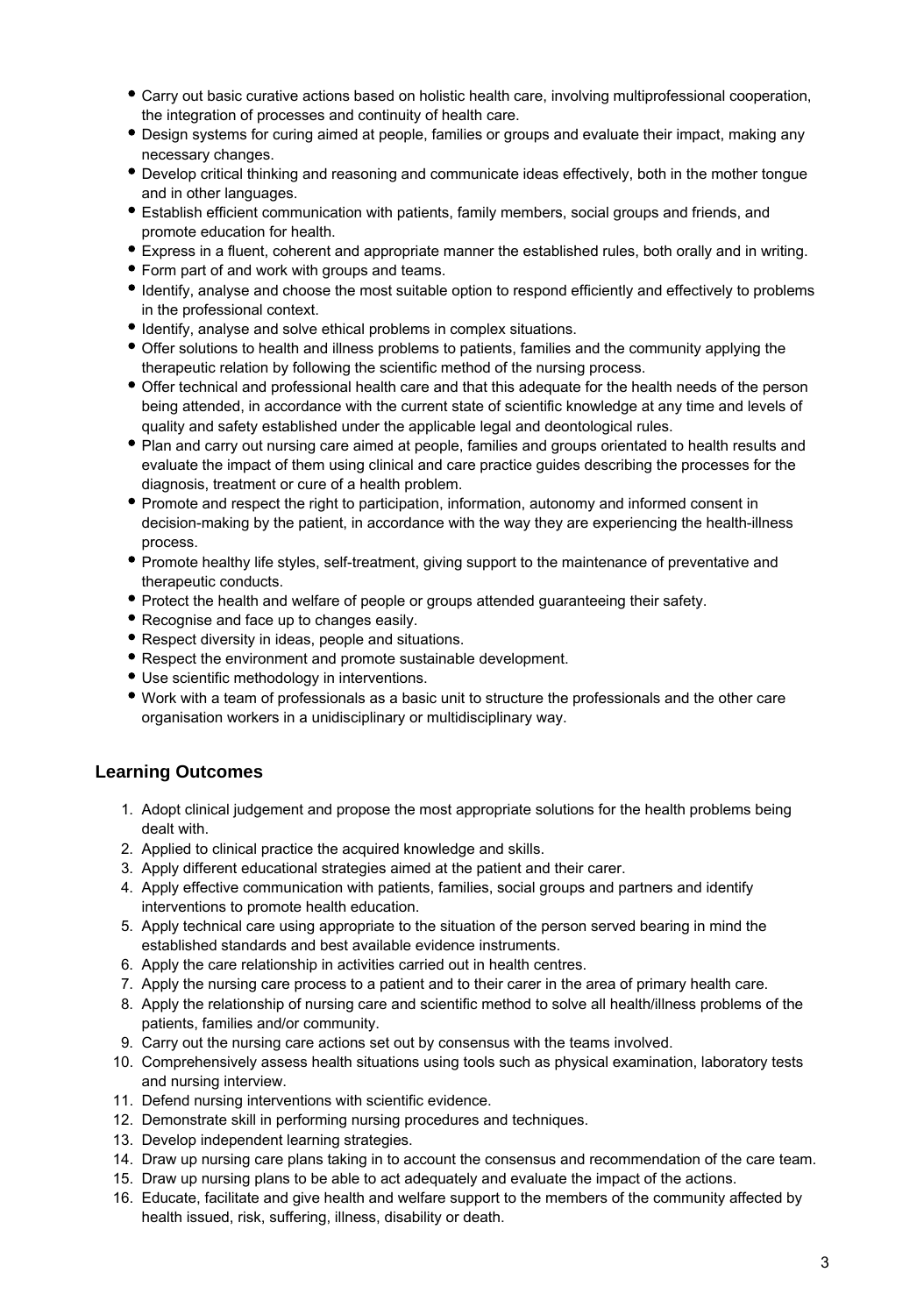- 17. Encourage the participation of people, families and groups in the processes of health and illness.
- 18. Evaluate the state of health of the individual, family and community, and identify problems and internal and external factors affecting health.
- 19. Express in a fluent, coherent and appropriate manner the established rules, both orally and in writing.
- 20. Form part of and work with groups and teams.
- 21. Identify, analyse and solve ethical problems in complex situations.
- 22. Identify, analyze and make the right choice paragraphs to address problems professionally, efficiently and effectively.
- 23. Plan cures considering the opinions, beliefs and valued of the people to whom they are addressed.
- 24. Prioritise preventative health measures during actions at health centres.
- 25. Promote the participation of the patient in the care planning.
- 26. Recognise and face up to changes easily.
- 27. Relate acquired knowledge to the actions carried out.
- 28. Respect diversity in ideas, people and situations.
- 29. Respect the environment and promote sustainable development.
- 30. Respect the principles of right to privacy confidentiality and professional secrecy in all care carried out.
- 31. Review and periodically re-evaluate health situations and the nursing actions carried out.
- 32. Select the activities for the prevention, control and monitoring at all stages of life.
- 33. Use protection and safety measure to ensure the welfare of the individual, families and communities
- 34. Use scientific evidence in care practice.
- 35. Use scientific knowledge at any given time by applying quality and safety levels.
- 36. Use the process of nursing care in nursing care using clinical guidelines and clinical practice.
- 37. Use therapeutic relations in solving the health problems of the patient and/or their family.
- 38. Work cooperatively and responsibly to achieve previously planned objectives and guarantee the continuity of health care.

## **Content**

The contents of this practicum are formed by a combination of the different subjects taught through the first and second year. During the practicum students will have to select the necessary contents in order to identify needs and solve problems of the patients that are cared for during the practicum under the watch of a nurse. Here are some of those contents highlighted:

- The Virginia Henderson model applied to attention of adults and the elderly.
- The methodological basis to plan and offer nursing care.
- Applying the teaching-learning process when nursing care is offered to people from different cultures.
- Nursing attention plan.
- Deontological code, rights and obligations of the user in the context of nursing care.
- On-going improvement in the quality of nursing care.
- Guides of clinical practices and protocol.
- Healthy eating and therapeutic diets on patients.

• Factors that influence the learning process in patients, educational needs, learning objectives, educational strategies and expected results.

- Nursing care oriented to Health promotion and prevention.
- Therapeutic communication.
- Conflict management.
- Risk management regulations for the patient's safety.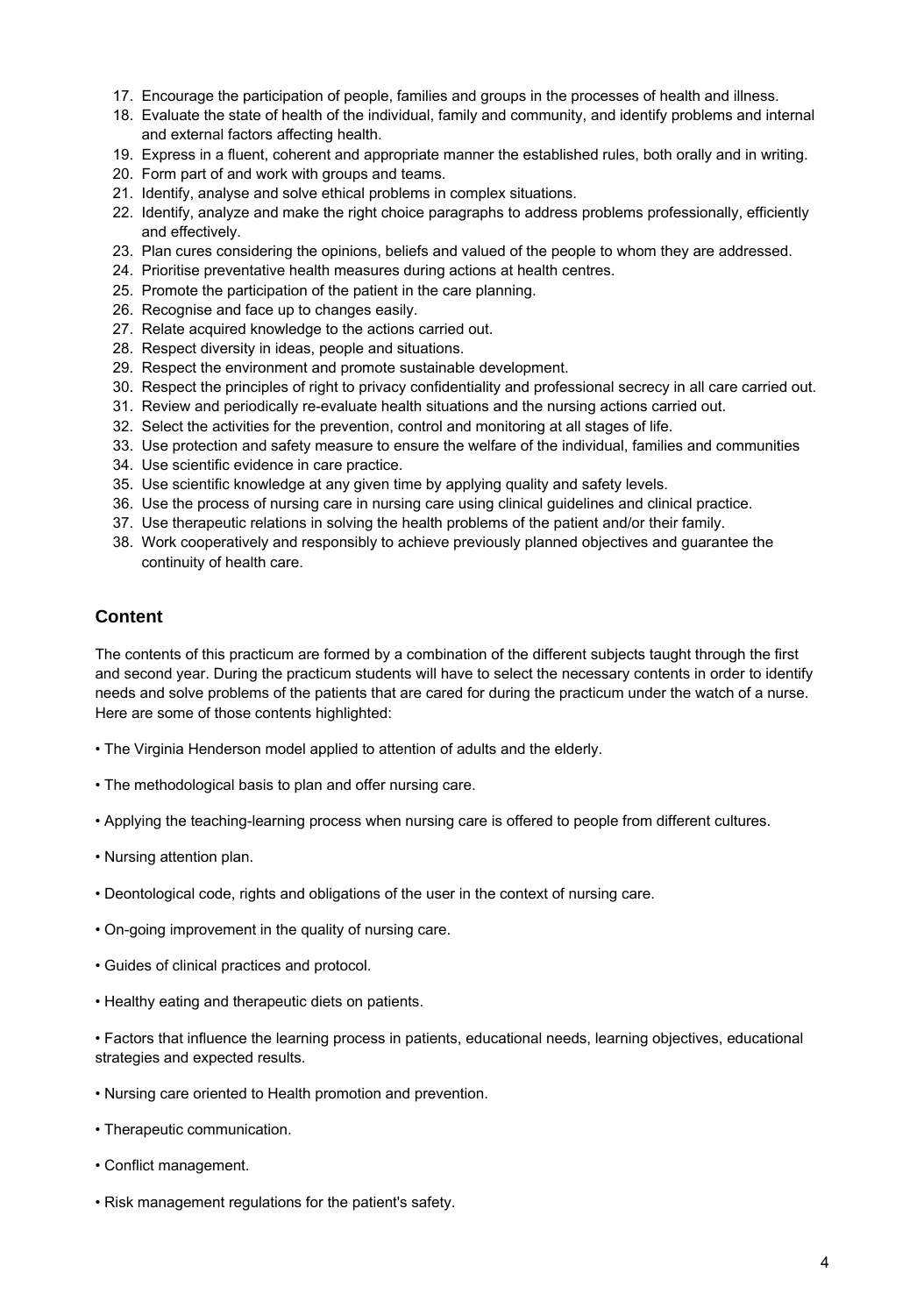• The Catalan Medical System.

## **Methodology**

Clinical practicum (PEXT):

The clinical practicum gives the students an opportunity to develop knowledge, skills, attitudes and valued in a professional environment that is real and complex, always under the supervision of a teaching nurse.

They last approximately 7-8 weeks in a hospital service depending on their training needs and during which each Student will have a nurse of that unit assigned to watch and guide their learning process continually and individually.

You can access the shifts and timetables on the calendar published on the website. The timetables can be modified according to the unit needs.

Reflective Journal

It is a collection of those situations lived throughout the practicum that awakened emotions, wither positive or negative, and had an impact on the learning process. It must be submitted biweekly via Moodle.

Seminar (SEM):

Its objective is to apply the reflective practices to situations lived during the clinical experience. The seminars will take place in small Student groups, enlivened by an associated teacher of UAB.

The seminars last 2,5 hours and take place during the weeks programmed for the clinical practices period.

The seminars will take place in teaching centres linked to the subject: The UAB Campus in Bellaterra, Vall d'Hebron or Practicum Centres.

The transportation cost to get to the Medical centres will be covered by the Student.

IMPORTANT: These timetables can be modified depending on the teacher.

Clinical simulation (PSCA):

Go through a highly realistic simulation. This session will take place during the practicum period outside normal hours and does not compute with those hours assigned to the practicum.

Annotation: Within the schedule set by the centre or degree programme, 15 minutes of one class will be reserved for students to evaluate their lecturers and their courses or modules through questionnaires.

### **Activities**

| <b>Title</b>                           | Hours          |      | <b>ECTS</b> Learning Outcomes                                  |
|----------------------------------------|----------------|------|----------------------------------------------------------------|
| <b>Type: Directed</b>                  |                |      |                                                                |
| <b>Advanced Clinical</b><br>Simulation | $\overline{4}$ |      | $0.16$ 1, 2, 7, 5, 11, 12, 19, 26, 27, 33                      |
| <b>READING ARTICLES</b>                | $\mathcal{P}$  | 0.08 | 22                                                             |
| <b>SEMINARS</b>                        | 5              | 0.2  | 1, 7, 5, 11, 20, 13, 19, 9, 22, 21, 23, 30, 28, 31, 32, 38, 10 |
| Type: Supervised                       |                |      |                                                                |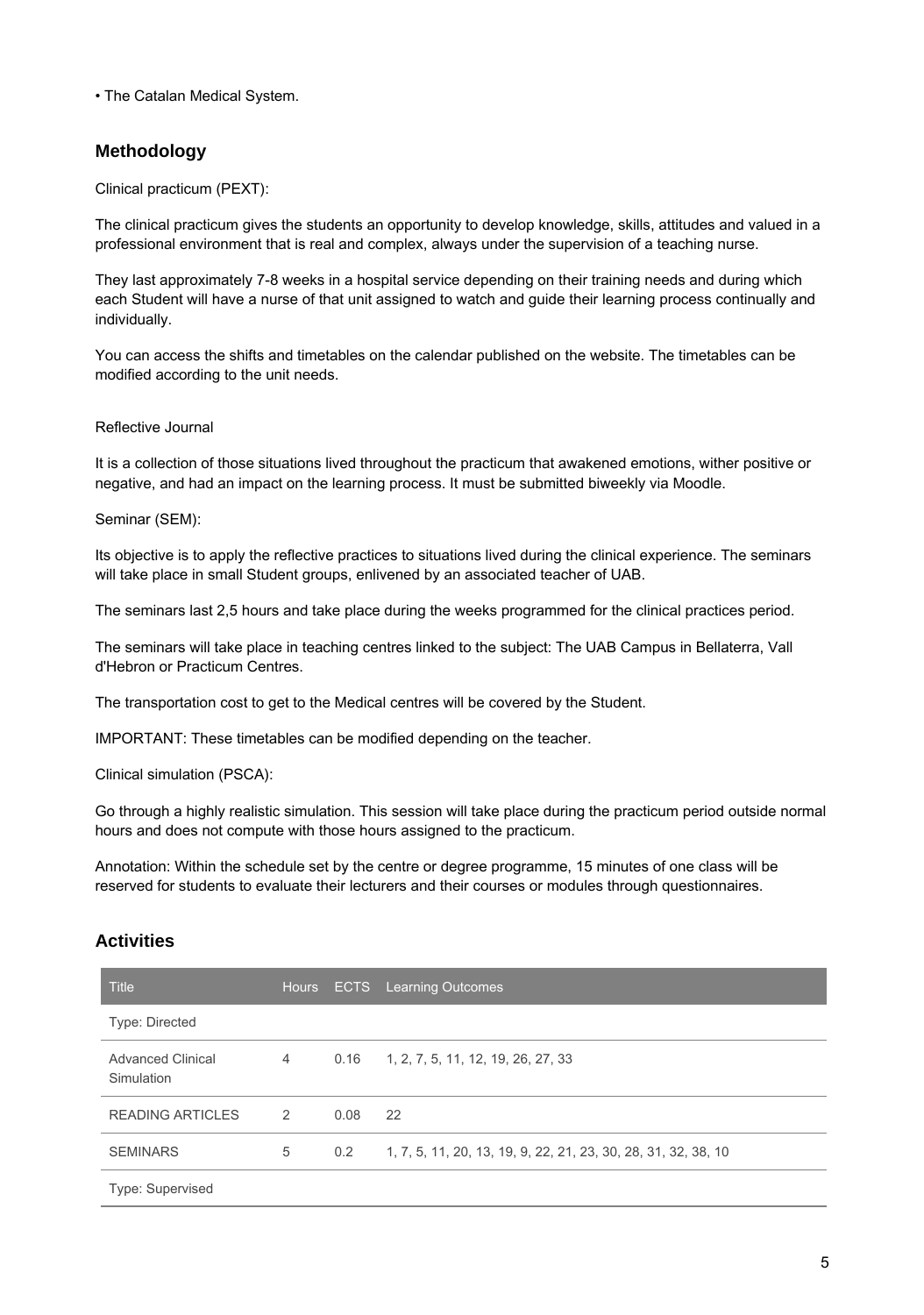| Type: Autonomous                              |            |      |    |
|-----------------------------------------------|------------|------|----|
| <b>PREPARATION OF</b><br><b>WRITTEN WORKS</b> | $\epsilon$ | 0.28 | 19 |

#### **Assessment**

#### Assessment criteria

The final qualification of the subject is formed by the sum of the clinical practices mark, the one obtained on the seminar and the one obtained on the reflective journal with the following weighing:

- 60% formed by the clinical practices mark.

- 25% formed by the reflective journal mark.

- 15% formed by the seminar mark.

In order to pass the subject every area must be completed with a minimum mark of 5.

Attendance control:

Attendance sheet: Through the daily signing of this document, the nurse responsible for each Student will confirm the schedule of each day. This document will serve as proof of the number of practice hours.

The only person responsible for the document will be the student. It will have to be updated at all times, and the student will be responsible for its information being truthful. The document will be submitted to the nursing associate teacher at the end of the practicum and uploaded to the Moodle.

This document may be asked at any given time by those responsible for the subject.

It is mandatory to go through the whole practicum period programmed on the teaching calendar, no matter the schedule of the practicum.

Any interruption of assistance to the service is considered an absence. Those may be:

a) Justified absences in the following situations:

Family death.

Specialized medical visit.

Acute illness.

Driving test.

Official university test.

Official language test.

Proof of those events will be required, and the teacher will write about them on the follow-up sheet.

b) Non-justified absences:

Those that are not on the previous list and are not authorized by the subject coordination. The student will write about them on the follow-up sheet and will make up for those hours in however way the teacher finds convenient. At the end of the practicum 1 point will be subtracted from the final mark for every day of absence.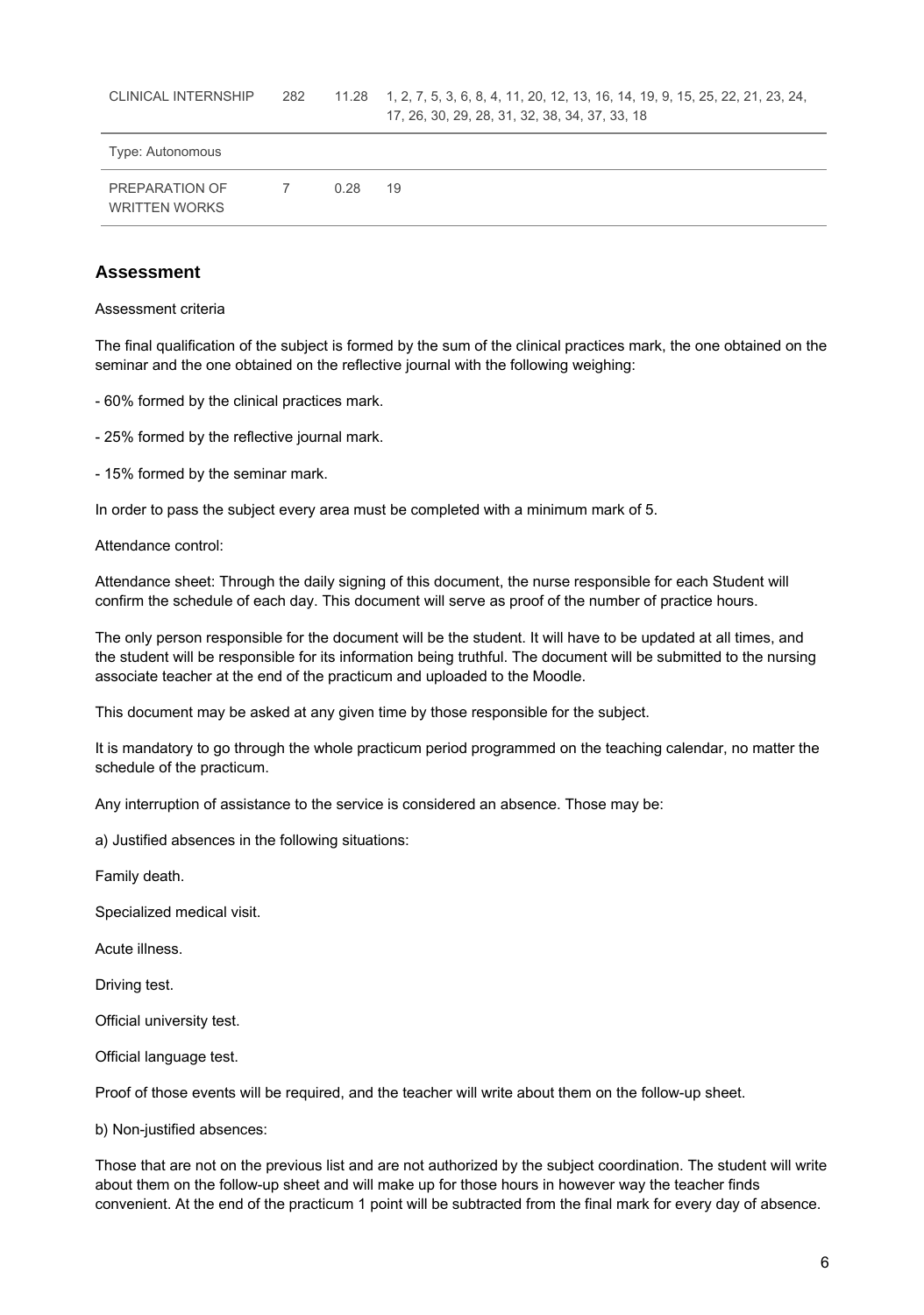#### c) Strikes, demonstrations:

Taking into account the student's rights, those students who want to take part in a strike will need to inform their teacher and the nursing service previously, as well as writing about it on the follow-up sheet. That day will be considered non retrievable.

d) Non-justified and non-notified absence:

It might entail failing the subject.

e) Lateness:

Being late more than 5 times during the practicum might entail failing the subject.

Absences must be communicated to the associate teacher as early on as possible and the practicum department so that the learning process stays unaffected and new days can be chosen the make up for the lost hours.

Attendance to the simulation is mandatory and cannot coincide with the schedule assigned to the practicum. Not attending this session will be penalized subtracting 1 point from the final mark.

Clinical practicum:

On-going assessment: Approximately trough half of the period, the associate nurse teacher, along with the nurse, will summarize the information obtained up to that point and will discuss it with each student. The fulfilment of the objectives, strengths and weaknesses and recommendations will be addressed in this assessment. The student will self-assess and discuss it with the teacher as well.

Final assessment: When the clinical practicum period is finished, the nurse will submit a final report regarding the competences acquired by the students. The student will self-assess and discuss it with the teacher as well.

\*Attendance is mandatory in every shift that is programmed. Those absences that are not justified will be made up for during the period programmed for the clinical practicum when authorized by the teacher responsible.

Seminars (SEM):

Participation and reflections derived from the writing of the reflective journal will be assessed in the context of the clinical practicum. Plurality of ideas, people and situations will be considered, as well as the ability to identify strategies to improve while learning.

Submitting the reflective journal biweekly and the seminar attendance are mandatory. Non-compliance will reflect poorly on the assessment.

Obtaining of the final qualification:

According to the assessment regulations, the qualifications will be the following:

Fail: <5

Pass: de 5 a 6,9

Remarkable: de 7 a 8,9

Excellent: >9

Honours: >9

According to the regulations of all degrees and masters of the Autonomous University of Barcelona, it will be considered "non-assessable" whoever can not submit enough evidence of assessment.

\*It will be considered criteria for "non-assessment":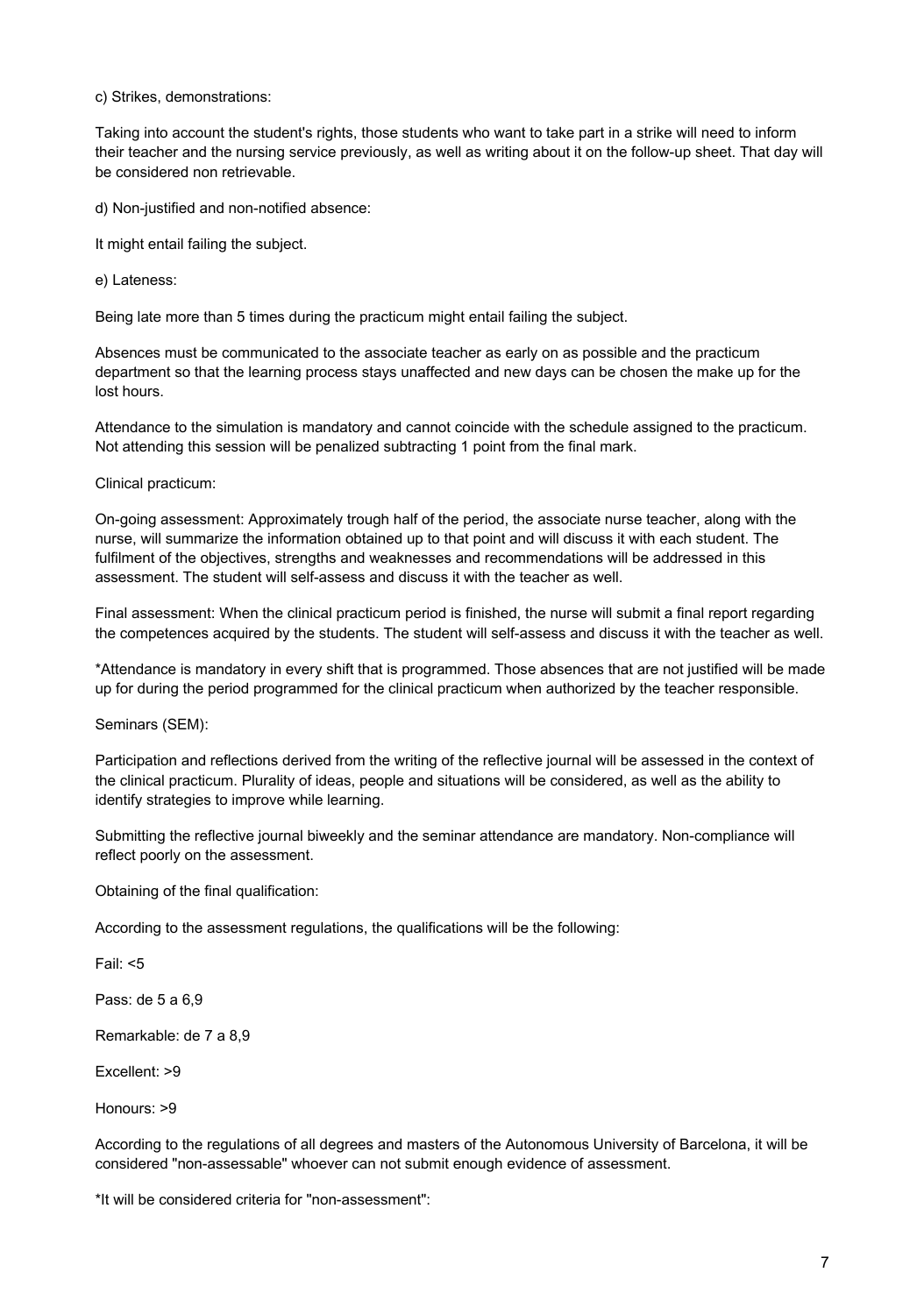Not achieving the number of hours established on this guide.

Not submitting the projects within the timings established by teachers.

#### NOTE:

Any sign of academic dishonesty, such as plagiarism of document manipulation, as well as any discriminatory, violent or disrespectful attitudes towards patients, teachers or co-workers will be elevated to the practicum commission, which will analyse the situation and act accordingly.

An assessment commission can be created at any given time in order to assess special situations that do not find an answer in this guide or in those documents published on the practicum website.

#### **Assessment Activities**

| <b>Title</b>                        | lWeighting, | Hours    |          | <b>ECTS</b> Learning Outcomes                                                                                                                    |
|-------------------------------------|-------------|----------|----------|--------------------------------------------------------------------------------------------------------------------------------------------------|
| <b>CLINICAL</b><br><b>PRACTICE</b>  | 60%         | 0        | $\Omega$ | 1, 2, 7, 5, 3, 6, 8, 4, 11, 20, 12, 13, 16, 14, 19, 9, 15, 25, 22, 21, 23, 24,<br>17, 26, 27, 30, 29, 28, 31, 32, 38, 36, 35, 34, 37, 33, 10, 18 |
| <b>NARRATIVE</b><br><b>JOURNALS</b> | 25%         | $\Omega$ | $\Omega$ | 1, 11, 13, 19, 21, 26, 27, 30, 29, 28, 31, 10, 18                                                                                                |
| <b>SEMINARS</b>                     | 15%         | 0        | 0        | 1, 11, 13, 19, 15, 27, 29, 28, 32, 10                                                                                                            |

### **Bibliography**

- Alfaro-Lefevre, R. (2003). El proceso enfermero. 5ª ed. Barcelona: Masson.
- Ayuso Murillo, D., Tejedor Muñoz, L., & Serrano Gil, A. (2018). Enfermería familiar y comunitaria: actividad asistencial y aspectos ético-jurídicos. Madrid: Díaz de Santos.
- Berman, A., Erb, G., Kozier, B., & Snyder, S. (2008). Fundamentos de enfermería: conceptos, proceso y práctica. Madrid: Pearson educación.
- Betolaza, E., Alonso, I. (2002). El diario reflexivo y el aprendizaje tutorizado. Metas de Enfermería 45, 14-18.
- Campos Pavón, J., Munguía Navarro, S., & Academia de estudios MIR. (2015). Enfermeria comunitaria. Madrid: Academia de estudios MIR.
- Colina, J., Medina J.L. Construir el conocimiento de Enfermería mediante la práctica reflexiva. (1997). Rol de Enfermería, 232, 23-30.
- ICS (2020). 3clics: Atenció primària basada en l'evidència. [Internet]. 2008 [citat 11 juliol 2020];12. Disponible a:https://www.ics.gencat.cat/3clics
- ICS. (2010). Manual de procediments d'infermeria. [Internet]. 2008 [citat 11 juliol 2020];12. Disponible a:https://elenfermerodelpendiente.files.wordpress.com/2015/09/manual\_infermeria\_2010.pdf
- Luis, M.T. (2013). Los diagnósticos enfermeros. Revisión crítica y guía práctica .9ª ed. Barcelona: Elsevier Masson
- Luis, M.T. (2015). Enfermería Clínica. Cuidados enfermeros a las personas con transtornos de Salud. Barcelona: Wolters Klumer,
- Luis, M.T., Fernández. C., Navarro. M.V. (2005). De la teoría a la práctica. El pensamiento de Virginia Henderson en el siglo XXI. 3ª ed. Barcelona: Masson
- Martín Zurro, A. (2011). Atención familiar y salud comunitaria: conceptos y materiales para docentes y estudiantes / Amando Martín Zurro, Gloria Jodar Solà; comité editorial Josep Maria Bosch Fontcuberta ... [et al.]. Barcelona: Elsevier.
- Martín Zurro, A., Cano Pérez, J. F., & Gené Badia, J. (2014). Atencion primaria. Barcelona: Elsevier.
- Martínez Riera, J. R., & Pino Casado, R. del. (2015). Manual practico de enfermeria comunitaria. Madrid: Elsevier.
- Medina, J.L. (2001). Guía para la elaboración del diario reflexivo. Barcelona: Universidad de Barcelona.